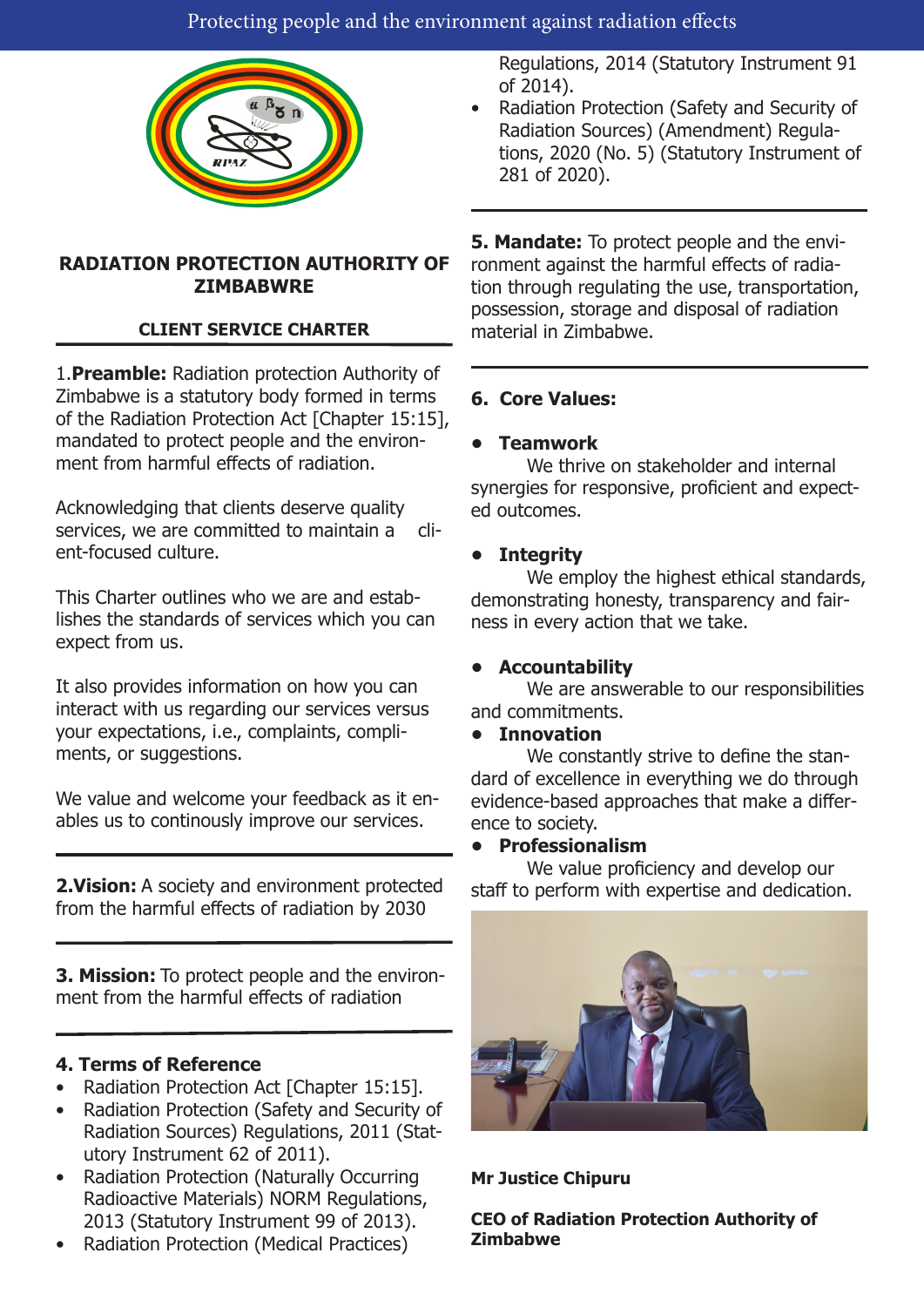# **DEPARTMENTS AND FUNCTIONS**

| <b>Department</b>                        | <b>Functions</b>                                                                                                                                                                                |
|------------------------------------------|-------------------------------------------------------------------------------------------------------------------------------------------------------------------------------------------------|
|                                          |                                                                                                                                                                                                 |
| <b>Technical Services</b>                | Environmental monitoring<br>$\bullet$<br>Public protection<br>Laboritory services - Radiochemistry, Dosim-<br>$\bullet$<br>etry and Training                                                    |
| <b>Regulatory Services</b>               | Licensing of radiation useres and NORM<br>$\bullet$<br>practices<br>Vehicle Screening,                                                                                                          |
| Finance                                  | Preparing and monitoring budgets, financial<br>$\bullet$<br>and management reports                                                                                                              |
| Legal Services and Corporate Affairs     | Provision of legal advice to the Authority.<br>$\bullet$<br>Legal drafting.<br>$\bullet$<br>Monitoring compliance to statutory obliga-<br>$\bullet$<br>tions and other contractual obligations. |
| Human Resources and Administration       | Managing the recruitment, selection and<br>$\bullet$<br>advancement function of the Authority.<br>Managing staff welfare.<br>$\bullet$                                                          |
| <b>Quality Assurance</b>                 | Coordinate the development, implementa-<br>$\bullet$<br>tion and review of the management system.<br>Development of policies, procedures, stan-<br>dards and quides.                            |
| Audit                                    | Provision of assurance and advisory services<br>$\bullet$<br>on internal control systems, risk manage-<br>ment and governance processes of the<br>Authority.                                    |
| Procurement                              | Procurement Services.<br>$\bullet$                                                                                                                                                              |
| Information and Communication Technology | Manage information security.<br>$\bullet$<br>Maintenance and support of computer and<br>$\bullet$<br>network security infrastructure.<br>Provision and maintenance of ICT systems.<br>$\bullet$ |
| <b>Corporate Communication</b>           | Corporate image building and management.<br>$\bullet$<br>Corporate communication. Relating with the<br>$\bullet$<br>media and other stakeholders.                                               |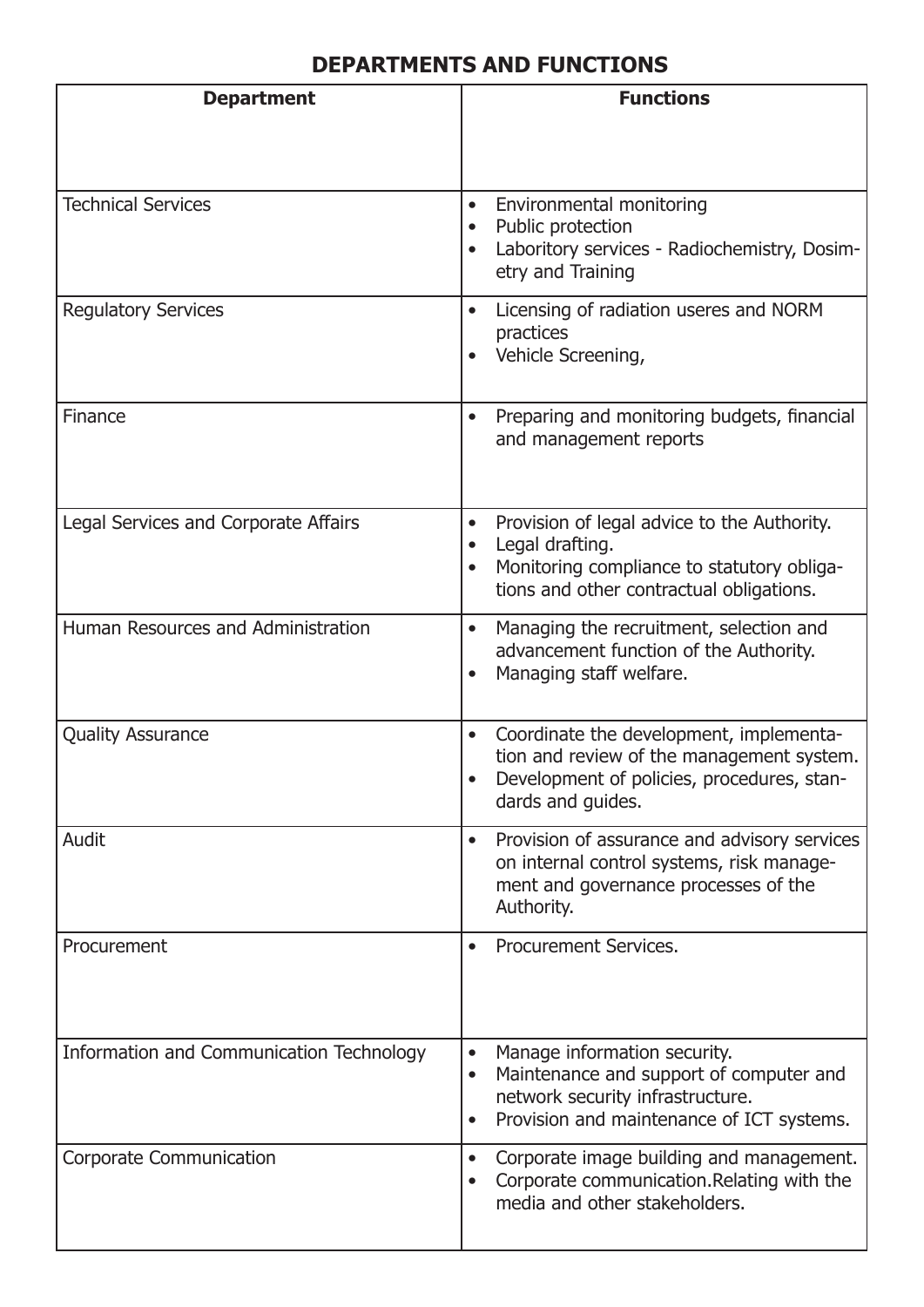## **7. Stakeholders**

- Office of the President and Cabinet
- Radiation Protection Board
- Ministry of Health and Child Care
- Ministry of Defense and War Veterans Affairs
- Ministry of Energy and Power Development
- Ministry of Justice, Legal and Parliamentary Affairs
- Department of Civil Protection
- Environmental Management Agency
- Health Professions Authority
- National Social Security Authority
- Procurement Regulatory Authority of Zimbabwe (PRAZ)
- **Security Agencies**
- Zimbabwe Republic Police
- Zimbabwe Revenue Authority
- Academic Institutions
- Association of Radiologists and Radiation Oncolo gists of Zimbabwe
- Allied Health Practitioners Council of Zimbabwe
- Cancer Advocacy groups
- Chamber of Mines
- Dental Association of Zimbabwe
- Diamond Miners Association of Zimbabwe
- Government Analyst Laboratory
- Media (Print, TV and online)
- Radiographers Association of Zimbabwe
- Standards Association of Zimbabwe
- Trade Unions (SAZTU)
- Zimbabwe Institute of Occupational Health and Safety
- Zimbabwe Occupational Safety and Health Council
- Zimbabwe Veterinary Association Bilateral and Multilateral Organizations
- IAEA

### **8. Service commitments and standards**

| <b>SERVICE</b> |                                   | Service Standard      |
|----------------|-----------------------------------|-----------------------|
| $(1, \cdot)$   | Licensing of<br>radiation devices |                       |
| a.             | Import licence                    | Within 3 working days |
| b.             | <b>Export licence</b>             | Within 60 days        |
| c.             | Store and pos-                    |                       |
| sess licence   |                                   |                       |
|                | New application                   | Within 30 days        |
|                | Renewal                           | Within 7 days         |

| d.<br>Design approval<br>certificate       | Within 5 working days  |
|--------------------------------------------|------------------------|
| Licence to use a<br>e.                     |                        |
| radiation device                           |                        |
| i.<br>New application                      | Within 30 days         |
| ii.<br>Renewal                             | Within 14 days         |
| f.<br>Transport per-                       | Within 7 days          |
| mit                                        |                        |
| Transit permit<br>g.                       | Within 24 hours        |
| h.<br>Registration                         |                        |
| (low risk practices)                       |                        |
| i.<br>New Application                      | Within 14 days         |
| ii.<br>Renewal                             | Within 7 days          |
| iii.<br>Store and pos-<br>sess             | Within 3 working days  |
| i.<br>Exemption of                         | Within 24 hours        |
| materials outside regu-<br>latory control  |                        |
| Naturally Occur-<br>2.                     |                        |
| ring Radioactive Materi-                   |                        |
| als (NORM)                                 |                        |
| <b>NORM Licensing</b><br>a.                | 30 days                |
| b.<br><b>NORM Monitor-</b><br>ing          | 30 days                |
| <b>NORM Exemp-</b><br>c.                   | 30 days                |
| tion                                       |                        |
| 3.<br>Vehicle screen-                      | Within 1 hour          |
| ing<br><b>National Dose</b><br>4.          |                        |
| Register                                   |                        |
| Request for<br>a.                          | Within 3 working days  |
| occupational exposure                      |                        |
| history                                    |                        |
| Enrolment of<br>b.<br>new facility         | Within 24 hours        |
| Accreditation of<br>5.                     |                        |
| service providers                          |                        |
| New applicant<br>a.                        | Within 60 days         |
| Renewal<br>b.                              | 3 working days         |
| 6.<br>Accreditation of<br>laboratories     | Within 21 working days |
| 7.<br>Inspection re-                       | Within 14 days         |
| port                                       |                        |
| <b>Technical services</b>                  |                        |
| Environmental<br>1.                        |                        |
| monitoring                                 |                        |
| <b>NORM Sample</b><br>a.                   | Within 45 days         |
| analysis                                   |                        |
| Radiological<br>b.<br>environmental impact | Within 21 days         |
| assessment                                 |                        |